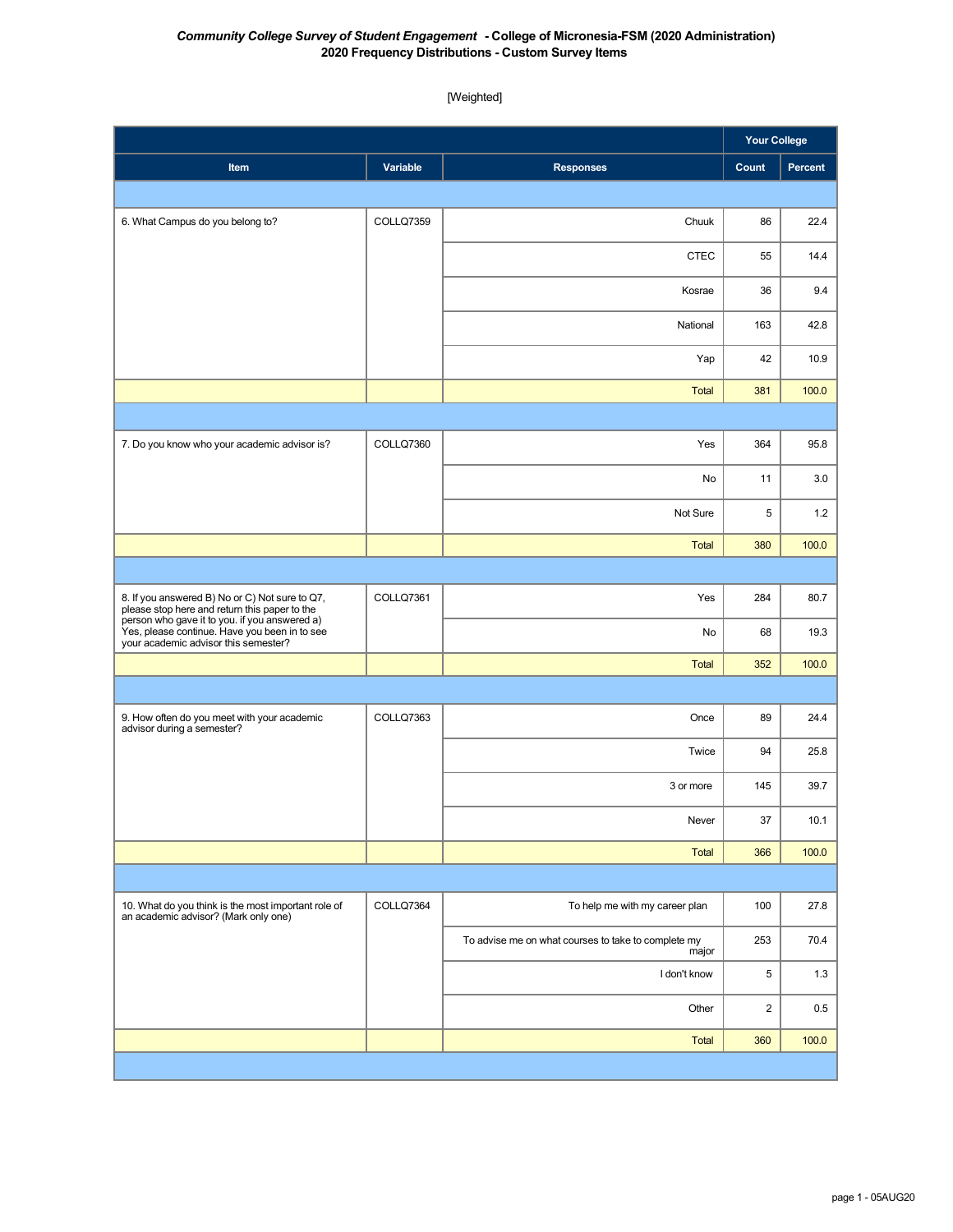## *Community College Survey of Student Engagement* **- College of Micronesia-FSM (2020 Administration) 2020 Frequency Distributions - Custom Survey Items**

[Weighted]

|                                                                                                                                                                                              |                 |                                                                      | <b>Your College</b> |         |
|----------------------------------------------------------------------------------------------------------------------------------------------------------------------------------------------|-----------------|----------------------------------------------------------------------|---------------------|---------|
| Item                                                                                                                                                                                         | <b>Variable</b> | <b>Responses</b>                                                     | Count               | Percent |
| 11. What is the main reason holding some<br>students back from seeing their academic<br>advisor? (Mark only one)                                                                             | COLLQ7365       | Lack of motivation                                                   | 110                 | 30.1    |
|                                                                                                                                                                                              |                 | Shy/nervous                                                          | 118                 | 32.2    |
|                                                                                                                                                                                              |                 | No time/time conflict                                                | 68                  | 18.4    |
|                                                                                                                                                                                              |                 | Not interested                                                       | 42                  | 11.4    |
|                                                                                                                                                                                              |                 | other                                                                | 29                  | 7.9     |
|                                                                                                                                                                                              |                 | <b>Total</b>                                                         | 367                 | 100.0   |
|                                                                                                                                                                                              |                 |                                                                      |                     |         |
| 12. Have you ever contacted your academic<br>advisor to talk about possible careers that you<br>might be able to find after college?                                                         | COLLQ7366       | Yes                                                                  | 122                 | 33.4    |
|                                                                                                                                                                                              |                 | No                                                                   | 243                 | 66.6    |
|                                                                                                                                                                                              |                 | <b>Total</b>                                                         | 365                 | 100.0   |
|                                                                                                                                                                                              |                 |                                                                      |                     |         |
| 13. If you answered No to Q12, please skip this<br>question and Q14. If you answered Yes, please<br>continue. Was the academic advisor available to<br>assist you with your career planning? | COLLQ7367       | Yes                                                                  | 123                 | 76.0    |
|                                                                                                                                                                                              |                 | No                                                                   | 39                  | 24.0    |
|                                                                                                                                                                                              |                 | <b>Total</b>                                                         | 162                 | 100.0   |
|                                                                                                                                                                                              |                 |                                                                      |                     |         |
| 14. How often did you talk to your academic<br>advisor about your career plans?                                                                                                              | COLLQ7369       | Once a month                                                         | 46                  | 20.5    |
|                                                                                                                                                                                              |                 | Once every semester                                                  | 67                  | 29.7    |
|                                                                                                                                                                                              |                 | Twice every semester                                                 | 46                  | 20.6    |
|                                                                                                                                                                                              |                 | Other                                                                | 65                  | 29.2    |
|                                                                                                                                                                                              |                 | <b>Total</b>                                                         | 224                 | 100.0   |
|                                                                                                                                                                                              |                 |                                                                      |                     |         |
| 15. What do you think should be done to<br>encourage more interactions between you and<br>your academic advisor?                                                                             | COLLQ7370       | Communicate via personal email                                       | $74\,$              | 20.9    |
|                                                                                                                                                                                              |                 | Communicate through Schoology                                        | 47                  | 13.1    |
|                                                                                                                                                                                              |                 | Communicate via social media (Twitter, Facebook,<br>Instagram, etc.) | 27                  | 7.6     |
|                                                                                                                                                                                              |                 | Periodic meetings (at least twice a Month)                           | 125                 | 35.2    |
|                                                                                                                                                                                              |                 | Mandatory meetings                                                   | 82                  | 23.2    |
|                                                                                                                                                                                              |                 | <b>Total</b>                                                         | 355                 | 100.0   |
|                                                                                                                                                                                              |                 |                                                                      |                     |         |